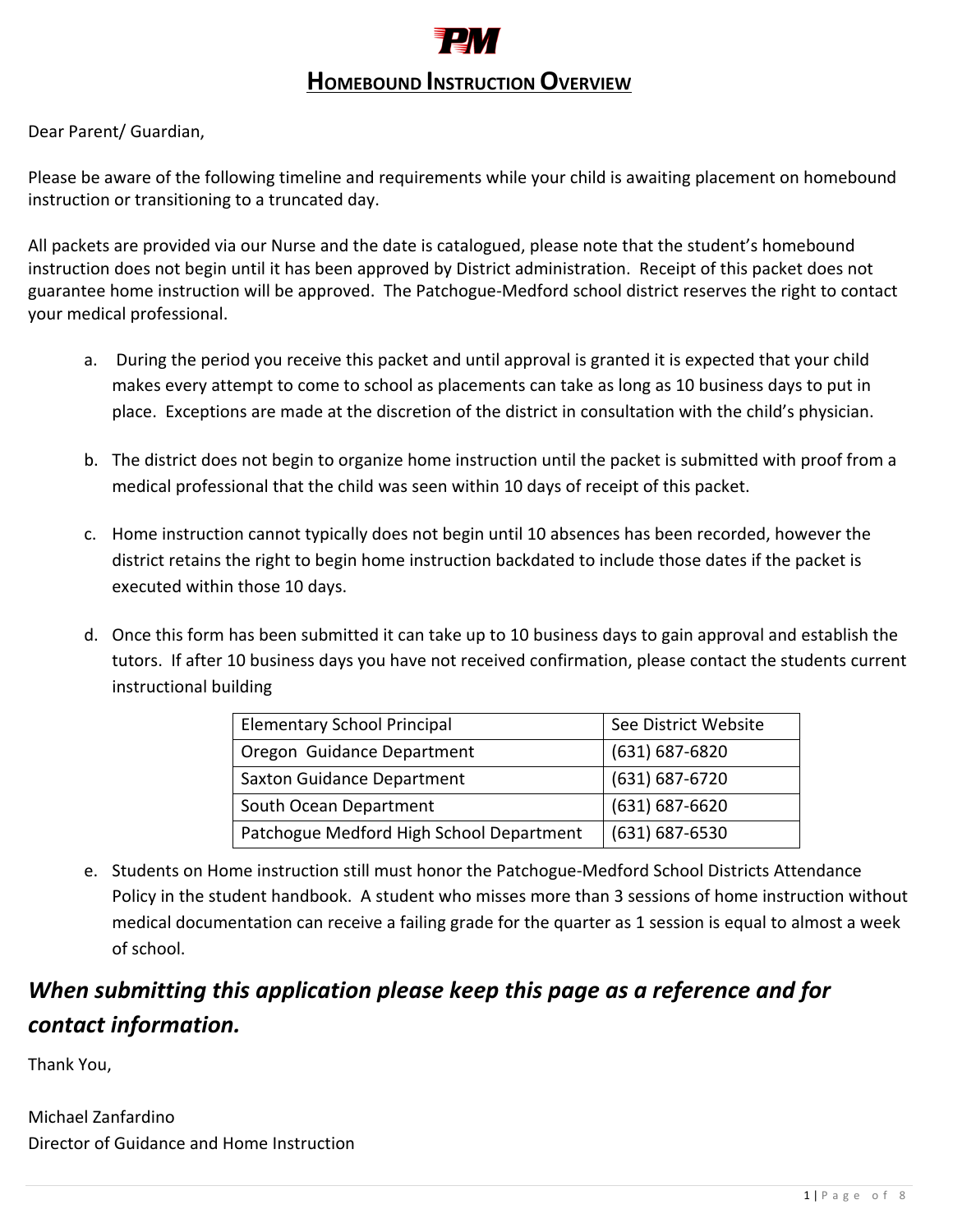<span id="page-1-0"></span>

# **Page Left Blank**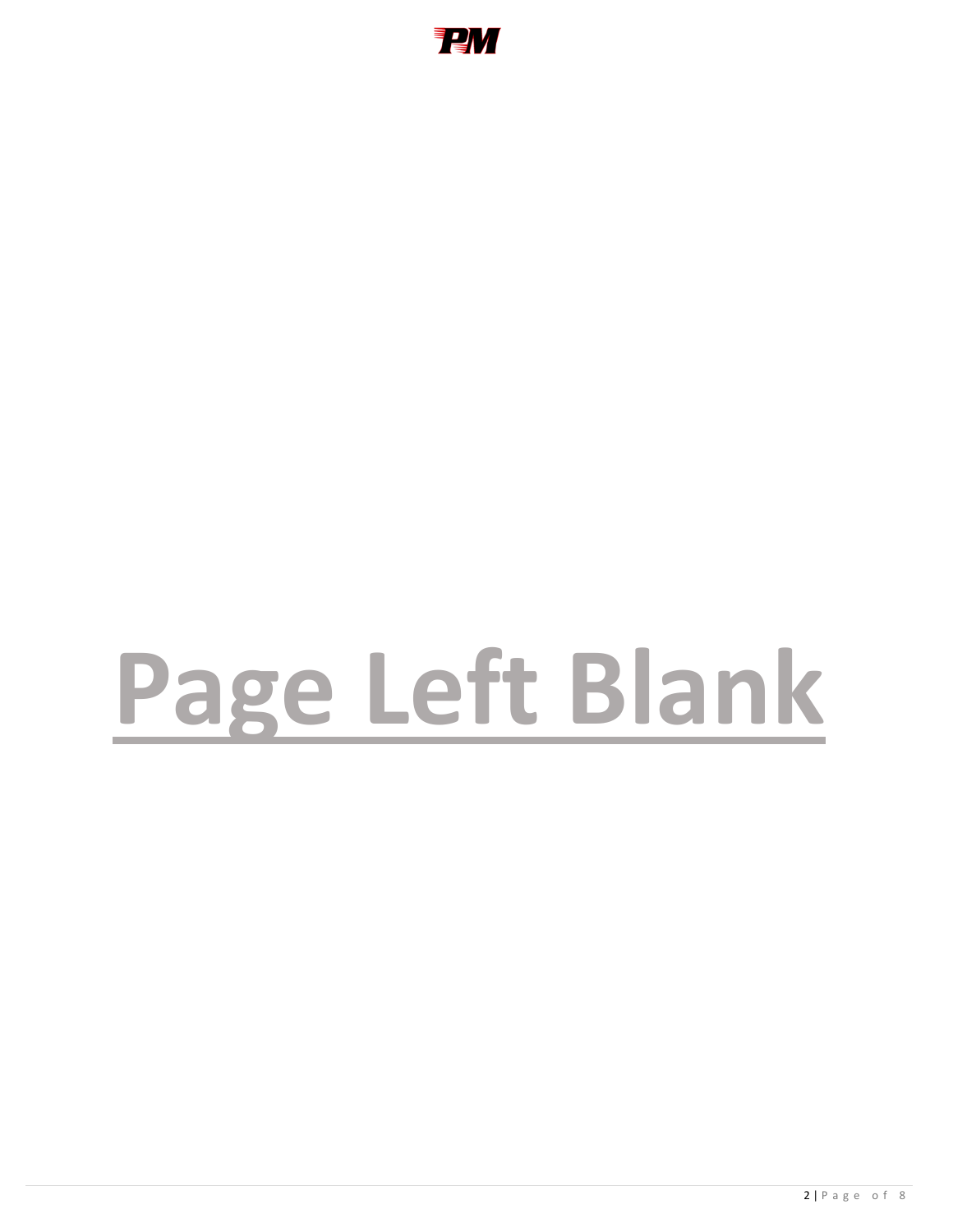

## **APPLICATION FOR HOMEBOUND INSTRUCTION**

Homebound instructional service is intended for school‐age children of the Patchogue‐Medford School District who are unable to attend school because of physical, mental, emotional illness, injury or disciplinary problems.

## *Extension and/or Truncated Day Only –*

- Is this for an Extension?  $\ast \Box$  Yes or  $\Box$  No (please check one)
- \* Please note extensions could result in changes to a schedule based on the ability to provide instruction while on extended homebound instruction.

home or at the library. My child is on a truncated day  $\square$  Yes or  $\square$  No (please check one) Truncated day means that a student is taking classes at school when possible and instruction is completed at

 $\Box$  Yes or  $\Box$  No (please check one) Will the child be absent from school more than ten (10) consecutive school days?

## **Directions:**

The following serves as a means to ensure that all the required information is obtained so that a decision can be rendered. Please check the reason under one of the three categories (Medical, Special Education or Suspension) listed below and then provide the information requested on the pages associated with the reason. All information should be written in ink. A decision regarding Homebound Instruction is made only on the basis of a completed application.

It is the parent/guardian's responsibility to see that  $\Box$  CSE – Committee on Special Education all required pages are completed in their entirety. **If the same 4** – Child and Parent/Guardian Information Return completed application to your child's school Page 5 – Instructional Plan nurse. **and the set of the set of the set of the set of the set of the Page 7 – School Personnel** 

- 
- 
- <table>\n<tbody>\n<tr>\n<td>□</td>\n<td>A. Social and/or emotional concern related to<br/>attending school</td>\n<td>□</td>\n<td>A. OSS Out-of-School suspension<br/>Page 4 Child and Parent/Guardian Information<br/>Page 5 Treatment Plan for Social/Emotional Concern<br/>(Additional information may be required)</td>\n<td>□</td>\n<td>□</td>\n<td>A. OSS Out-of-School Suspension<br/>Page 5 Intructional Plan<br/>Page 5 Instrument Phan for Social/Emotional Concern<br/>Page 6 Patient Information/Medical provider</td>\n<td>□</td>\n<td>□</td>\n<td>□</td>\n<td>□</td>\n<td>□</td>\n<td>□</td>\n<td>□</td>\n<td>□</td>\n<td
- 

- 
- 
- 
- □ C. Illness
- Page 4 Child and Parent/Guardian Information
- Page 5 Instructional Plan
- Page 6 Patient Information

## □ D. Covid-19

- Page 4 Child and Parent/Guardian Information
- Page 5 Instructional Plan
- Page 6 Patient Information

## **1. Medical 2. Special Education**

- 
- 
- 
- 
- 
- 
- 
- 
- 

- □ B. Injury/Physical<br>
Page 4 Child and Parent/Guardian Information<br>
Page 4 Child and Parent/Guardian Information<br>
Page 5 Instructional Plan<br>
Page 6 Patient Information/Medical provider<br>
Page 7 School P
	-
	-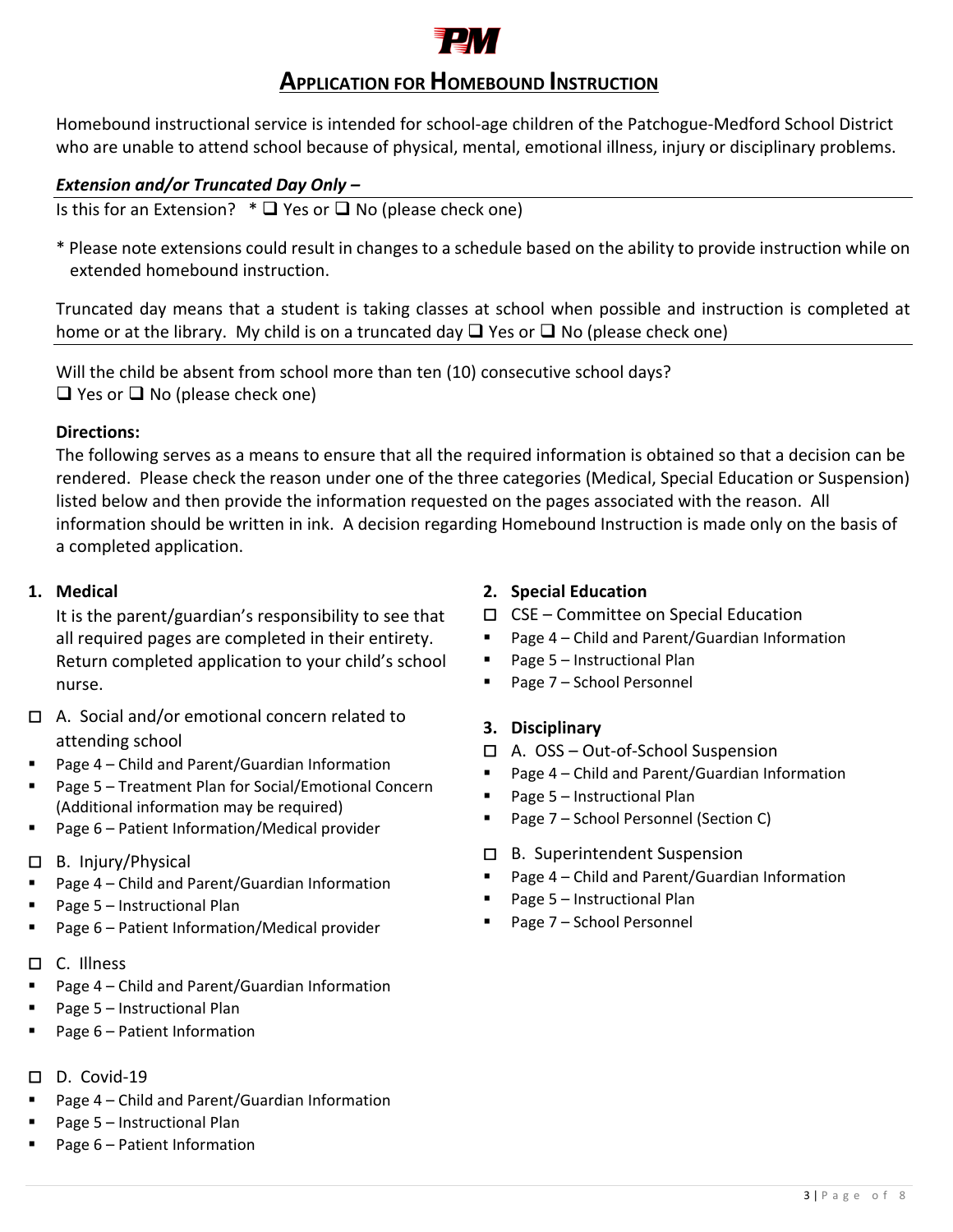

| <b>Child &amp; Parent/Guardian Information Form</b> |                                                                                                                        |
|-----------------------------------------------------|------------------------------------------------------------------------------------------------------------------------|
|                                                     | <b>Parent/Guardian Information</b><br><b>Name</b>                                                                      |
|                                                     | <b>Contact Information:</b><br>Preferred Number to be contacted on:<br>(check one) $\Box$ Home $\Box$ Work $\Box$ Cell |

Please sign the Statement of Consent below. Your signature is necessary in the event additional information is required from your child's health care provider to approve the request for Homebound Instruction.

## **Statement of Consent by Parent or Guardian**

I consent to the release of information, pursuant to HIPPA regulations, from my child's Health Care Provider(s) to School Personnel who are *directly* involved in my child's educational welfare such as: school nurse, social worker, guidance counselor, administrator, and psychologist.

\_\_\_\_\_\_\_\_\_\_\_\_\_\_\_\_\_\_\_\_\_\_\_\_\_\_\_\_\_\_\_\_\_\_\_\_\_\_ \_\_\_\_\_\_\_\_\_\_\_\_\_\_\_\_\_\_\_\_\_\_\_\_\_\_\_\_\_\_

Signature of Parent or Guardian Date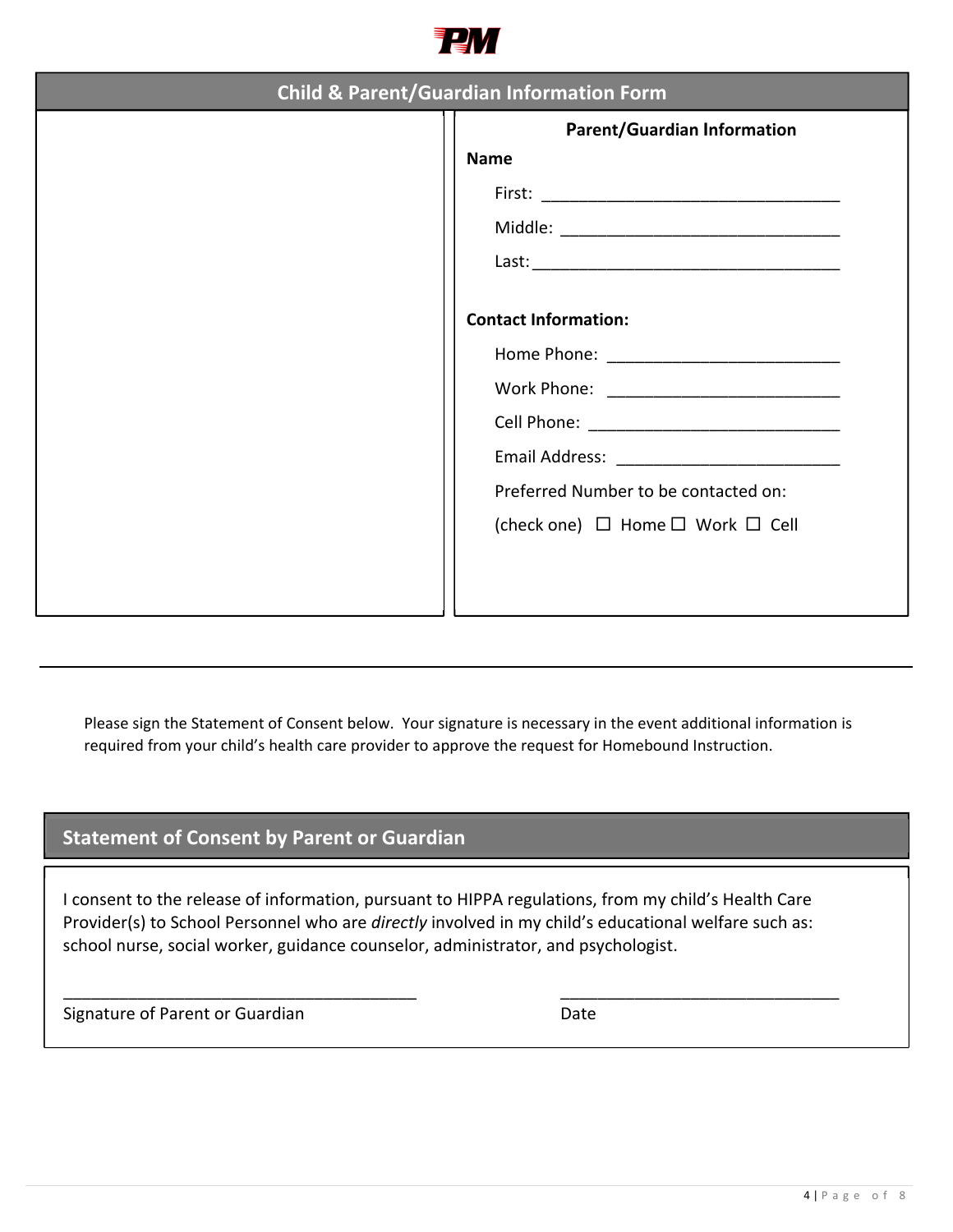

### **Alternatives to Home Bound Instruction offered by Patchogue Medford**

The following is a list (with a brief description of services/accommodations/modifications from least to most intensive) that can be provided for a student. Please select the one(s) that are most appropriate for the student at the present time.

- $\Box$  Hall/Bus Pass provides for additional time for student to get to and from classes or to the bus
- $\Box$  Comfort Pass allows student to seek comfort/support from class on as needed basis – to speak with nurse, guidance, psychologist or other support personnel
- $\Box$  Peer buddy
- $\Box$  Reduced academic expectations
	- Reduced workload
	- Modified assignments
	- Alternative Pathway to Graduation
- □ Extended Day/Evening Program
	- **Instruction in core subjects**
	- **Differentiated instruction**
	- $Monday Thursday, 3 PM 7 PM$
- $\Box$  Truncated day
	- Late start
	- Early dismissal
	- **Parent provided transportation**
- □ On-line Learning Home Instruction
	- Self-paced program
	- Taught by On-Line teacher/tutor in real time
	- Intended for self-motivated student
- □ Home Instruction (In-person Instruction)
	- **Weekdays**
	- 5 hours/week elementary
	- 10 hours/week secondary

| TREATMENT PLAN FOR SOCIAL AND/OR EMOTIONAL CONDITION<br>(Must be completed by licensed health care provider) |                                   |                                 |                      |
|--------------------------------------------------------------------------------------------------------------|-----------------------------------|---------------------------------|----------------------|
| <b>Patient Name</b>                                                                                          | <b>DOB</b>                        |                                 |                      |
|                                                                                                              | <b>Examination Date</b>           |                                 |                      |
| Diagnosis and description of Problem/Symptom                                                                 |                                   |                                 |                      |
| Long Term Goal(s)                                                                                            |                                   |                                 |                      |
| Short-term Objectives (behavioral benchmarks):<br>See list below                                             | <b>Date</b><br><b>Established</b> | Projected<br>Completion<br>Date | <b>Date Achieved</b> |
|                                                                                                              |                                   |                                 |                      |
|                                                                                                              |                                   |                                 |                      |
|                                                                                                              |                                   |                                 |                      |

## **COORDINATION OF SERVICES**

**Please describe how you will coordinate with school personnel and any other health care provider.**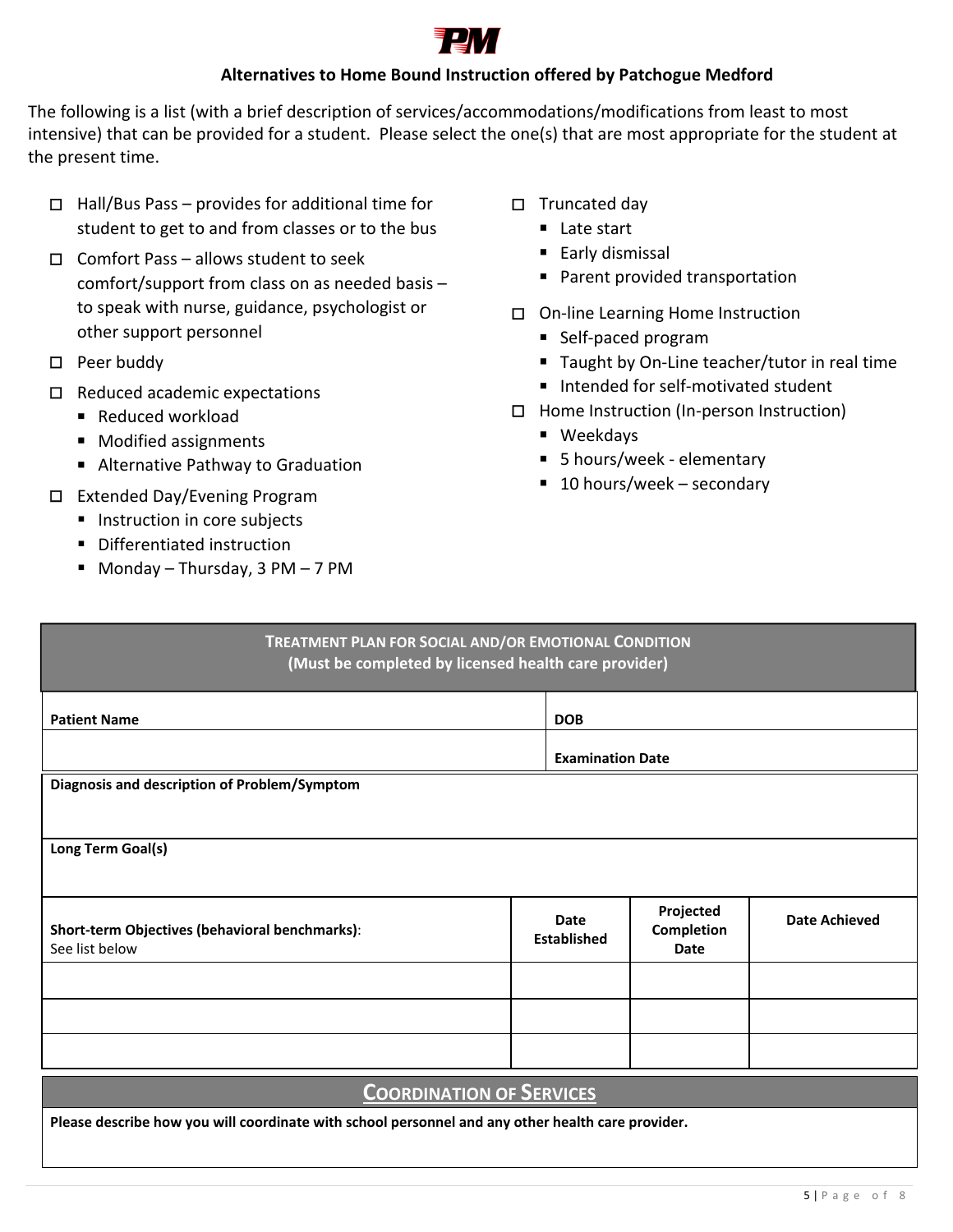|                                                                                                                                                                                                                     | <b>PATIENT INFORMATION</b>                                                                                                                     |                                |  |
|---------------------------------------------------------------------------------------------------------------------------------------------------------------------------------------------------------------------|------------------------------------------------------------------------------------------------------------------------------------------------|--------------------------------|--|
|                                                                                                                                                                                                                     | PHYSICIAN'S STATEMENT OF INCAPACITATING CONDITIONS<br>(Must be completed by licensed Medical Doctor or Doctor of Osteopathy)                   |                                |  |
| How long have you been seeing the patient for the diagnosis listed? ________________________________                                                                                                                |                                                                                                                                                |                                |  |
| Is someone in the home Immunocompromised? Check one $\Box$ YES $\Box$ NO                                                                                                                                            |                                                                                                                                                |                                |  |
| Please summarize test and all other data collected that supports that supports the need for Home/Hospital Instruction at this time                                                                                  |                                                                                                                                                |                                |  |
|                                                                                                                                                                                                                     |                                                                                                                                                |                                |  |
|                                                                                                                                                                                                                     |                                                                                                                                                |                                |  |
| List consultants/specialists to whom this student has been referred                                                                                                                                                 |                                                                                                                                                |                                |  |
| Name                                                                                                                                                                                                                | <b>Specialty</b>                                                                                                                               | Phone                          |  |
|                                                                                                                                                                                                                     |                                                                                                                                                |                                |  |
| Will you be following the patient? (Yes, No) If not, who will?                                                                                                                                                      |                                                                                                                                                |                                |  |
|                                                                                                                                                                                                                     |                                                                                                                                                |                                |  |
|                                                                                                                                                                                                                     |                                                                                                                                                |                                |  |
|                                                                                                                                                                                                                     |                                                                                                                                                |                                |  |
| Treatment Plan: (please briefly describe what the plan is to have the child return to school):                                                                                                                      |                                                                                                                                                |                                |  |
|                                                                                                                                                                                                                     |                                                                                                                                                |                                |  |
| Physical restrictions and/or limitations caused by this condition that affects the child's ability to attend school (please describe):                                                                              |                                                                                                                                                |                                |  |
|                                                                                                                                                                                                                     |                                                                                                                                                |                                |  |
|                                                                                                                                                                                                                     |                                                                                                                                                |                                |  |
| Has the parent or guardian been advised of any further medical examination or treatment that may be needed by another health care                                                                                   |                                                                                                                                                |                                |  |
| provider? (Check one)<br>$\square$ YES                                                                                                                                                                              | $\Box$ NO                                                                                                                                      |                                |  |
| If yes, please indicate to whom the patient has been referred and for what reason:                                                                                                                                  |                                                                                                                                                |                                |  |
|                                                                                                                                                                                                                     |                                                                                                                                                |                                |  |
| If there is a social and/or emotional concern related to attending school, please complete page five (5).<br>Recommended period for homebound instruction. Typical recommendations do not exceed eight (8) weeks. * |                                                                                                                                                |                                |  |
|                                                                                                                                                                                                                     | ** Please Refer to Page 5 for additional choices for instruction in place of Home Instruction*                                                 |                                |  |
|                                                                                                                                                                                                                     | *During a declared pandemic immune compromised homebound instruction recommendations can be Semester Based<br>(Sept.-January) or (Feb. - June) |                                |  |
|                                                                                                                                                                                                                     |                                                                                                                                                |                                |  |
| <b>PHYSICIAN INFORMATION</b>                                                                                                                                                                                        |                                                                                                                                                | <b>PHYSICIAN STAMP</b>         |  |
|                                                                                                                                                                                                                     |                                                                                                                                                |                                |  |
|                                                                                                                                                                                                                     |                                                                                                                                                |                                |  |
|                                                                                                                                                                                                                     |                                                                                                                                                |                                |  |
|                                                                                                                                                                                                                     |                                                                                                                                                |                                |  |
|                                                                                                                                                                                                                     |                                                                                                                                                |                                |  |
| Date:                                                                                                                                                                                                               |                                                                                                                                                | License No. __________________ |  |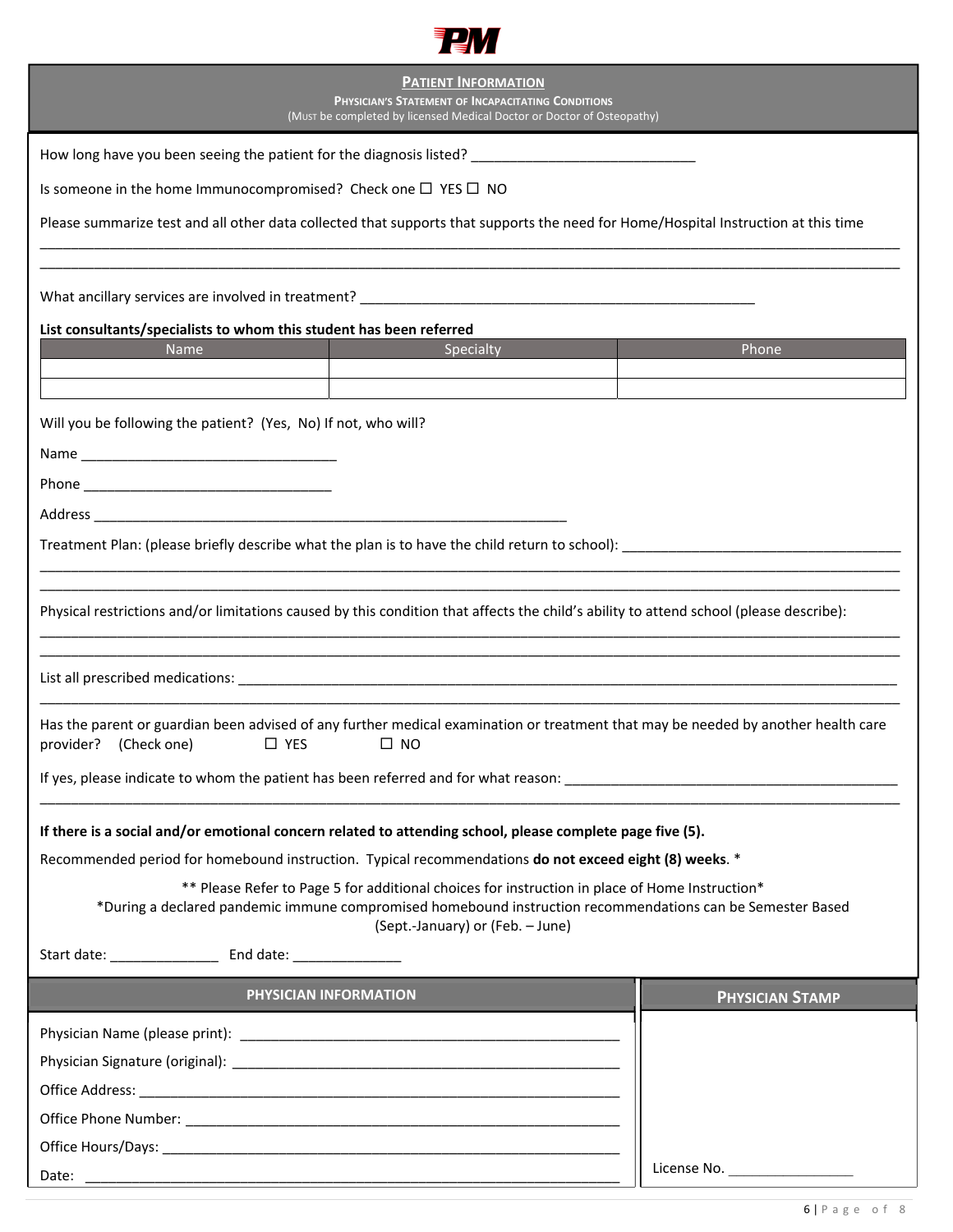

**School Nurse – Section A** 

**School Principal – Section B**

## School Guidance Counselor – Section C

\_\_\_\_\_\_\_\_\_\_\_\_\_\_\_\_\_\_\_\_\_\_\_\_\_\_\_\_\_\_\_\_\_\_\_\_\_\_\_\_\_\_\_\_\_\_\_\_\_\_\_\_\_\_\_\_\_\_\_\_\_\_\_\_\_\_\_\_\_\_\_\_\_\_\_\_\_\_\_\_\_\_\_\_\_\_\_\_\_

\_\_\_\_\_\_\_\_\_\_\_\_\_\_\_\_\_\_\_\_\_\_\_\_\_\_\_\_\_\_\_\_\_\_\_\_\_\_\_\_\_\_\_\_\_\_\_\_\_\_\_\_\_\_\_\_\_\_\_\_\_\_\_\_\_\_\_\_\_\_\_\_\_\_\_\_\_\_\_\_\_\_\_\_\_\_\_\_\_

\_\_\_\_\_\_\_\_\_\_\_\_\_\_\_\_\_\_\_\_\_\_\_\_\_\_\_\_ \_\_\_\_\_\_\_\_\_\_\_\_\_\_\_\_\_\_\_\_\_\_\_\_ \_\_\_\_\_\_\_\_\_\_\_\_\_\_\_\_\_\_\_\_\_\_\_\_\_ \_\_\_\_\_\_\_\_\_\_\_\_\_\_\_\_\_\_\_\_\_\_\_\_\_\_\_\_ \_\_\_\_\_\_\_\_\_\_\_\_\_\_\_\_\_\_\_\_\_\_\_\_ \_\_\_\_\_\_\_\_\_\_\_\_\_\_\_\_\_\_\_\_\_\_\_\_\_ \_\_\_\_\_\_\_\_\_\_\_\_\_\_\_\_\_\_\_\_\_\_\_\_\_\_\_\_ \_\_\_\_\_\_\_\_\_\_\_\_\_\_\_\_\_\_\_\_\_\_\_\_ \_\_\_\_\_\_\_\_\_\_\_\_\_\_\_\_\_\_\_\_\_\_\_\_\_

 courses. Any comments, recommendations, or additional information I have so noted in the space below. As the school guidance counselor, I reviewed the student's academic record and recommend the following

Comments/Recommendations/Information:

Courses

| Should the PPS or Guidance Director contact you for further information (please check one)? $\Box$ Yes or $\Box$ No |  |  |
|---------------------------------------------------------------------------------------------------------------------|--|--|
|---------------------------------------------------------------------------------------------------------------------|--|--|

**Signature of Guidance Counselor**: \_\_\_\_\_\_\_\_\_\_\_\_\_\_\_\_\_\_\_\_\_\_\_\_\_\_\_\_\_\_\_ Date: \_\_\_\_\_\_\_\_\_\_\_\_\_\_\_\_\_\_\_\_\_